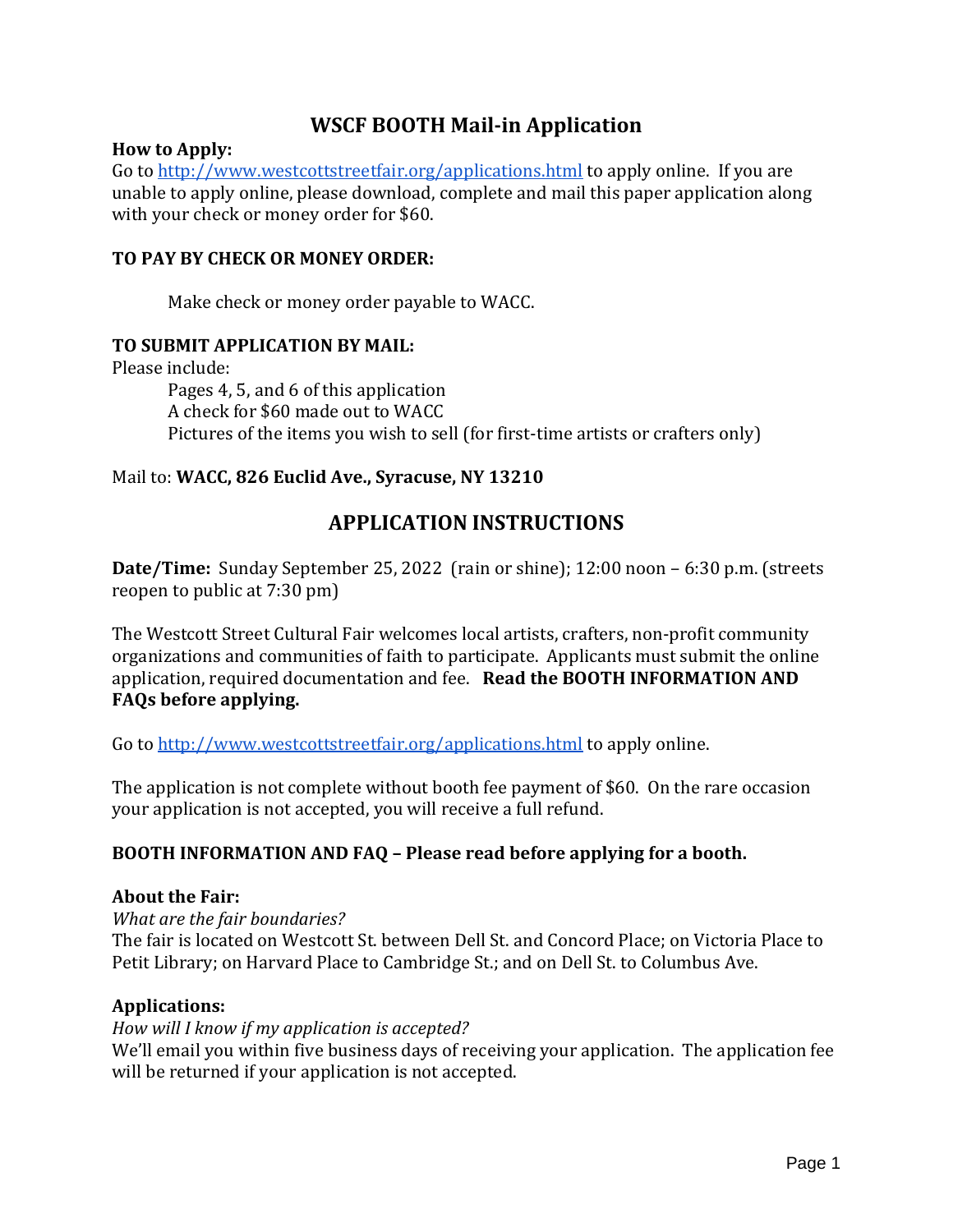*Will the application fee be refunded if I'm accepted but then not able to attend the fair?* No.

### **Booth Logistics:**

#### *What can Vendors sell?*

Vendors may only sell handmade/handcrafted items. A photograph or sample of your work must be submitted with your application.

### *Can community organizations sell items including food at their booth?*

Community Organizations may conduct raffles and sell non-handmade items including food. However, they may NOT sell anything available from Westcott Street merchants. If you are selling food, you must obtain permits from the Onondaga County Health Department.

*Can I apply for more than one booth?* No.

### *Can I share a booth with another organization or artist?*

Yes. Please include the names of both organizations and artists on your application. If you are interested in sharing a booth but don't have a partner, let us know and we will refer others who wish to share with you if available.

#### *Where will my booth be located?*

A map showing your booth location will be sent with your assignment about two weeks prior to the fair. Chalk markings and numbers are written on the curb the day of the fair.

#### *When will I get my booth assignment?*

Assignments are emailed about two weeks prior to the fair.

#### *How big is my space?*

Each space is 10' long. Please be sure your tent and table don't exceed this length, you may be asked to remove your tent if it is larger than 10' x 10'.

### *Do you provide tables, chairs, or tents?*

No, you must provide your own gear. Remember this is a rain or shine event, so come prepared!

*Will I have access to electricity?* No.

### **Fair Hours and Time Table:**

*When is booth setup?* Between 8:00 a.m. and 10:30 a.m. Cars must be moved out of the fair area by 11:00 a.m.

*When does the fair begin and end?*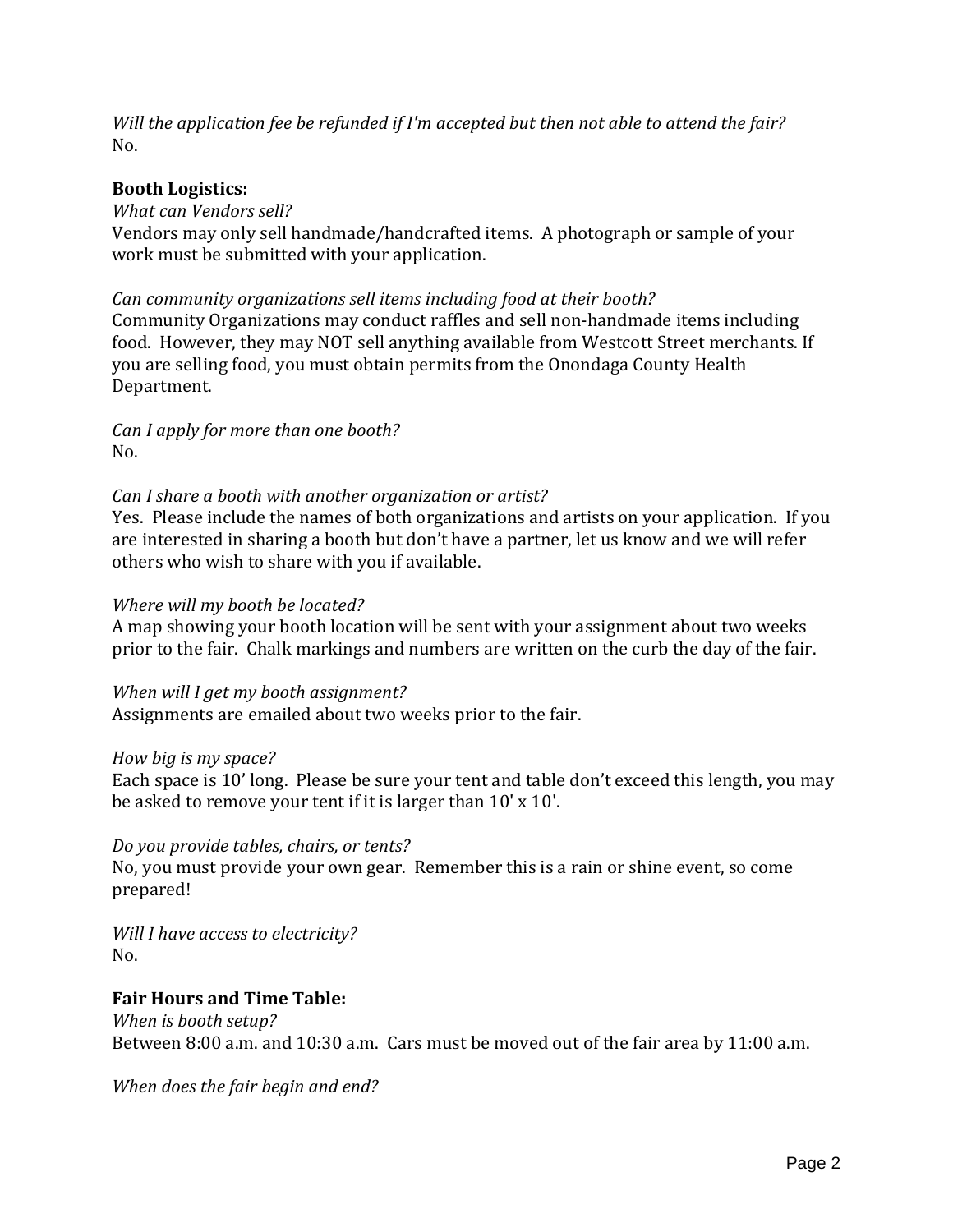The fair begins at noon and ends at 6:30 p.m. You may not drive inside the fair until it is over and the streets are safe for passage. The fair ends at 6:30, and when police declare streets safe for passage, vendors with access passes will be allowed in to pick up their gear. We hope that this is by 6:45 pm. but it could be later. Streets reopen to the public at 7:30 p.m.

### *What if I need to leave the fair early?*

We expect all vendors to stay until 6:30 p.m. If you leave early, you must remove your equipment and wares beyond the fair boundaries and, per police order, note that you may not drive into fair boundaries before 6:30 p.m.

#### **Rain Dates:**

*Is there a rain date for the fair?* No.

#### *Is the fair ever canceled?*

The fair will only be canceled when a state of emergency is declared; if that happens, we will try to hold the fair the following Sunday

#### *If the fair is canceled, will I receive a refund?*  $N<sub>0</sub>$

#### **Parking:**

*Where can I park?* 

Street parking is available outside the fair area; pay attention to odd/even parking rules. Cars left inside the fair will be towed.

#### *Why do I need an access pass?*

An access pass gets you into the fair at its close so you can load your gear. It does not allow vehicle access between 11:00 a.m. and 6:30 p.m. Only emergency vehicles are permitted past the fair barriers during the fair. Streets reopen to the public at around 7:30 p.m.

*How do I get my access pass?*

An access pass will be e-mailed for you to print and bring to the fair.

#### **Questions on Fair Day:**

*What if I have questions on the day of the fair?* Please go to the InfoNation booth located in Dorian's parking lot at 534 Westcott St.

# **2022 WSCF BOOTH APPLICATION**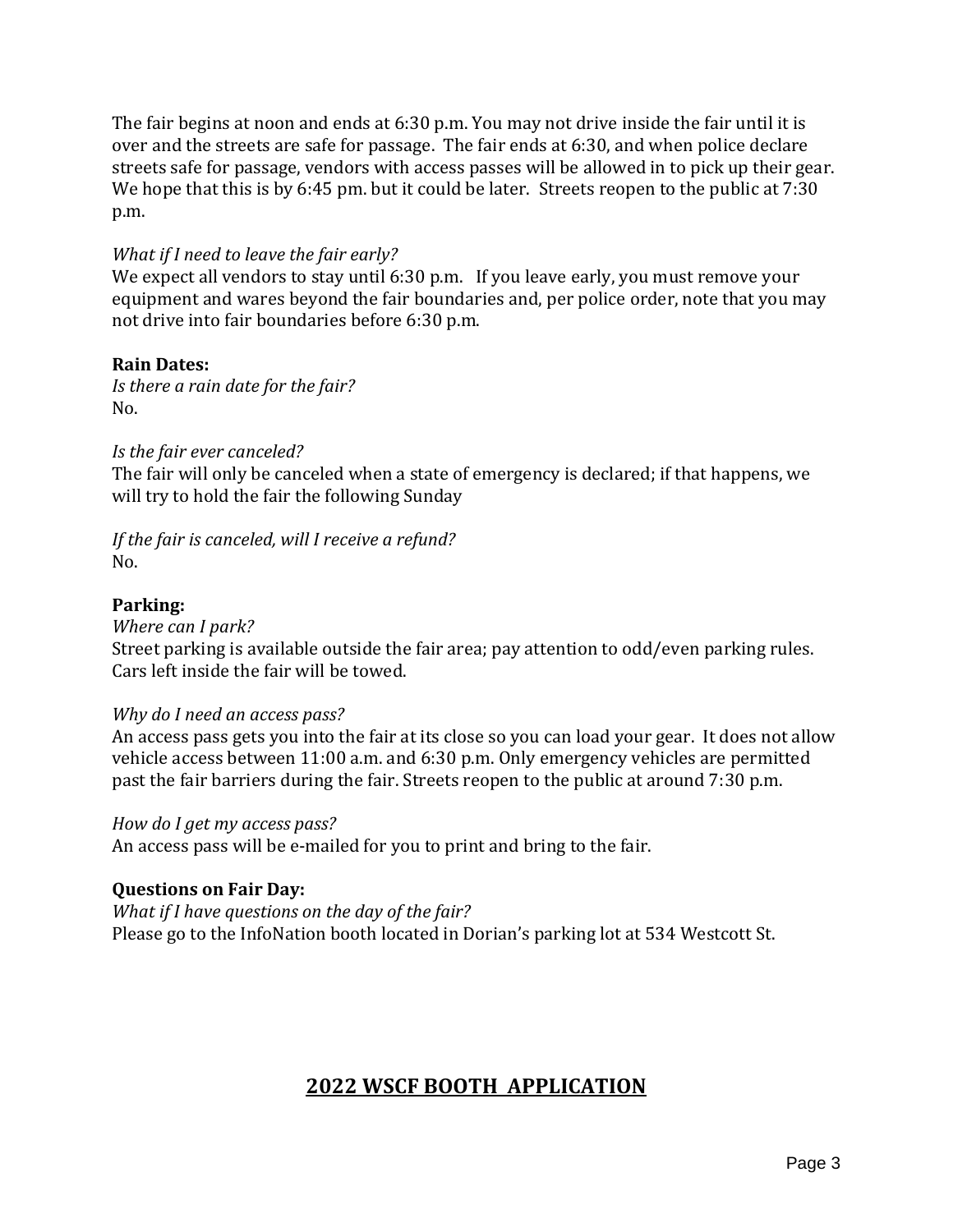Applications will be accepted until the booths are filled. We will close applications on July 15, 2022, or earlier if the booths are full. We STRONGLY RECOMMEND that you apply sooner rather than later. Booths are allocated on a first-come, first-served basis.

# **\*\*\*Application is not complete until payment is received.**

| 1. Artist/Business/Organization Name (required)                                                                              |
|------------------------------------------------------------------------------------------------------------------------------|
| 2. Contact Person (if different than above)                                                                                  |
| 3. Mailing Address (required)                                                                                                |
| 4. Telephone # (required)                                                                                                    |
| 5. Email (required for confirmation)                                                                                         |
| 6. Website Address (if applicable)                                                                                           |
| 7. Disabled? Special accommodations required? Please specify.                                                                |
| 8. If you had a booth last year, do you want your same location?<br>Yes See question 9<br>⊔<br>Continue to question 10<br>No |
| 9. If YES, what was the street and #? (Example: V-23 or Victoria 23)                                                         |
| 10. If NO or NEW, do you have a specific location preference? (not guaranteed)                                               |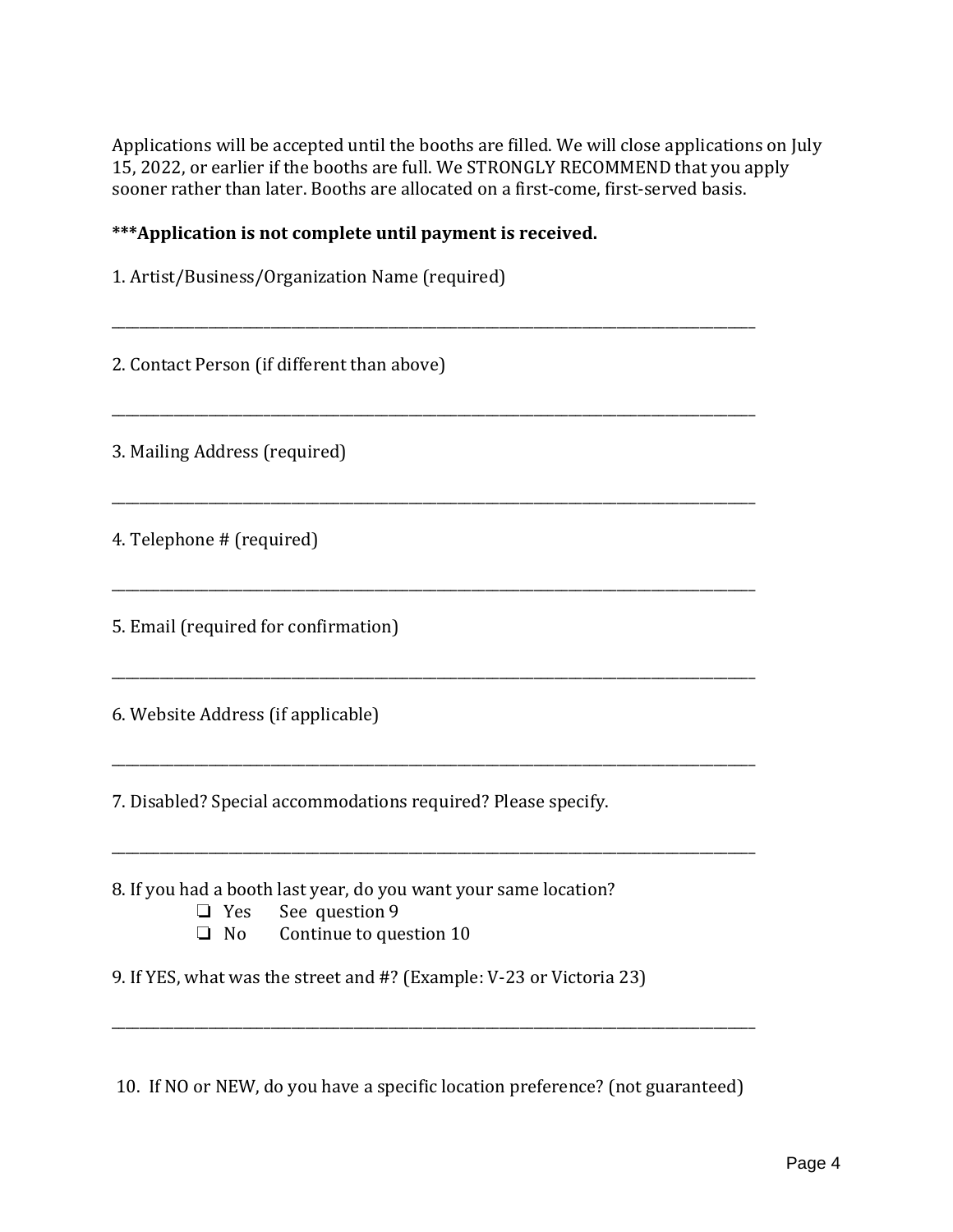11. Will you bring a tent or canopy? (required)

❏ Yes

❏ No

10. Are you:

- ❏ An artist or crafter? Continue to next section.
- ❏ A community organization? Skip to Section B.

# **A. ARTISTS and CRAFTERS**

Only handmade/handcrafted items will be accepted. NO FOOD.

11. Indicate the art/craft medium you wish to present (please check as many as apply)

\_\_\_\_\_\_\_\_\_\_\_\_\_\_\_\_\_\_\_\_\_\_\_\_\_\_\_\_\_\_\_\_\_\_\_\_\_\_\_\_\_\_\_\_\_\_\_\_\_\_\_\_\_\_\_\_\_\_\_\_\_\_\_\_\_\_\_\_\_\_\_\_\_\_\_\_\_\_\_\_\_\_\_\_\_\_\_\_\_\_\_\_\_

- ❏ Ceramics
- ❏ Clothing
- ❏ Jewelry
- ❏ Painting
- ❏ Photography
- ❏ Quilting
- ❏ Sculpture
- ❏ Weaving
- $\Box$  Other

12. Have you had a booth before at the Westcott Fair?

❏ Yes Skip to Section C: Payment ❏ No Continue to question 13

### 13. FIRST-TIME ARTIST OR CRAFTER

As a new participant in the fair, I understand that I must submit pictures of sample items I wish to sell. These can be mailed with the application or emailed to [wscfbooths@gmail.com](mailto:wscfbooths2018@gmail.com)

❏ Yes Skip to Section C: Payment

# **B. COMMUNITY ORGANIZATIONS**

All non-profits are welcome. Communities of faith are welcome but may not use the fair to recruit members or proselytize. Organizations may conduct raffles or sell items NOT